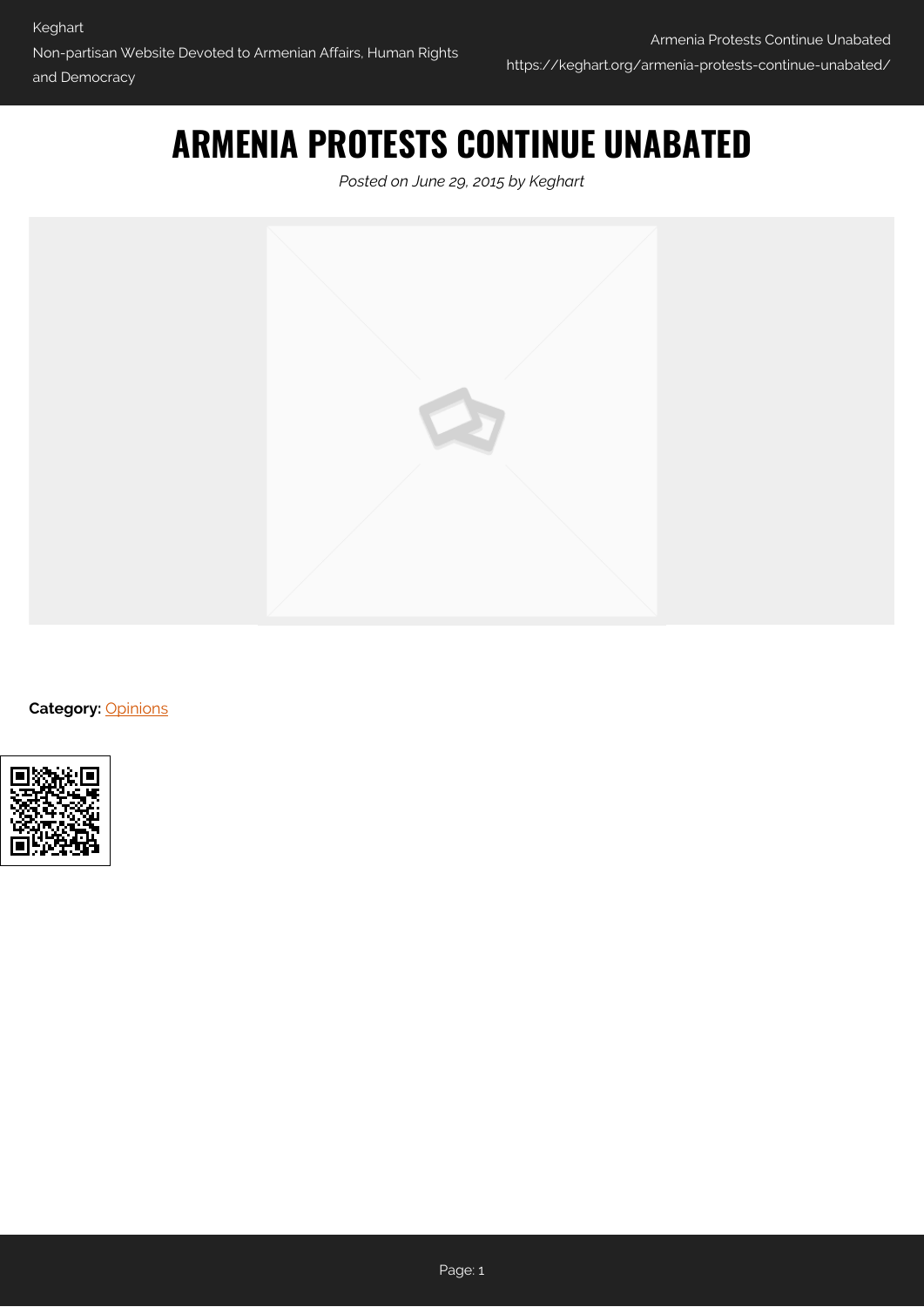*For more than a week the Armenian and international media have reported the "Electric" protests on Paghramyan Street in Yerevan which is now on its ninth day. Political pundits have already begun analyzing the reasons and repercussions of the development, in addition to commenting on whether the unrest is of domestic origin or is being directed by outside forces--à la the Kiev maidan. A third speculation is whether the "home-made" protest could be hijacked by outsiders. The below news reports--describing the fluid situation--are a sample of what's on the electronic media--Editor.*

*For more than a week the Armenian and international media have reported the "Electric" protests on Paghramyan Street in Yerevan which is now on its ninth day. Political pundits have already begun analyzing the reasons and repercussions of the development, in addition to commenting on whether the unrest is of domestic origin or is being directed by outside forces--à la the Kiev maidan. A third speculation is whether the "home-made" protest could be hijacked by outsiders. The below news reports--describing the fluid situation--are a sample of what's on the electronic media--Editor.*

# **armenianow.com Electric Yerevan: Police warn of possible use of force 28.06.15**

The Armenian police have urged protesters campaigning against rising electricity prices in Yerevan's Baghramyan Avenue to unblock the central thoroughfare tonight, warning of possible use of force to `restore public order'.

Colonel Valeri Osipian, deputy chief of Yerevan's police, described the Saturday statement by President Serzh Sargsyan offering a compromise plan on the electricity price hikes as `victory' both for the demonstrators and the entire society, including the police, and recommended that No To Plunder activists `return to the framework of law'.

The protesters want the unpopular decision by the utilities commission to raise electricity tariffs by over 16 percent beginning in August to be scrapped. But at a meeting with senior government officials late on Saturday Sargsyan suggested that the Armenian government will take upon itself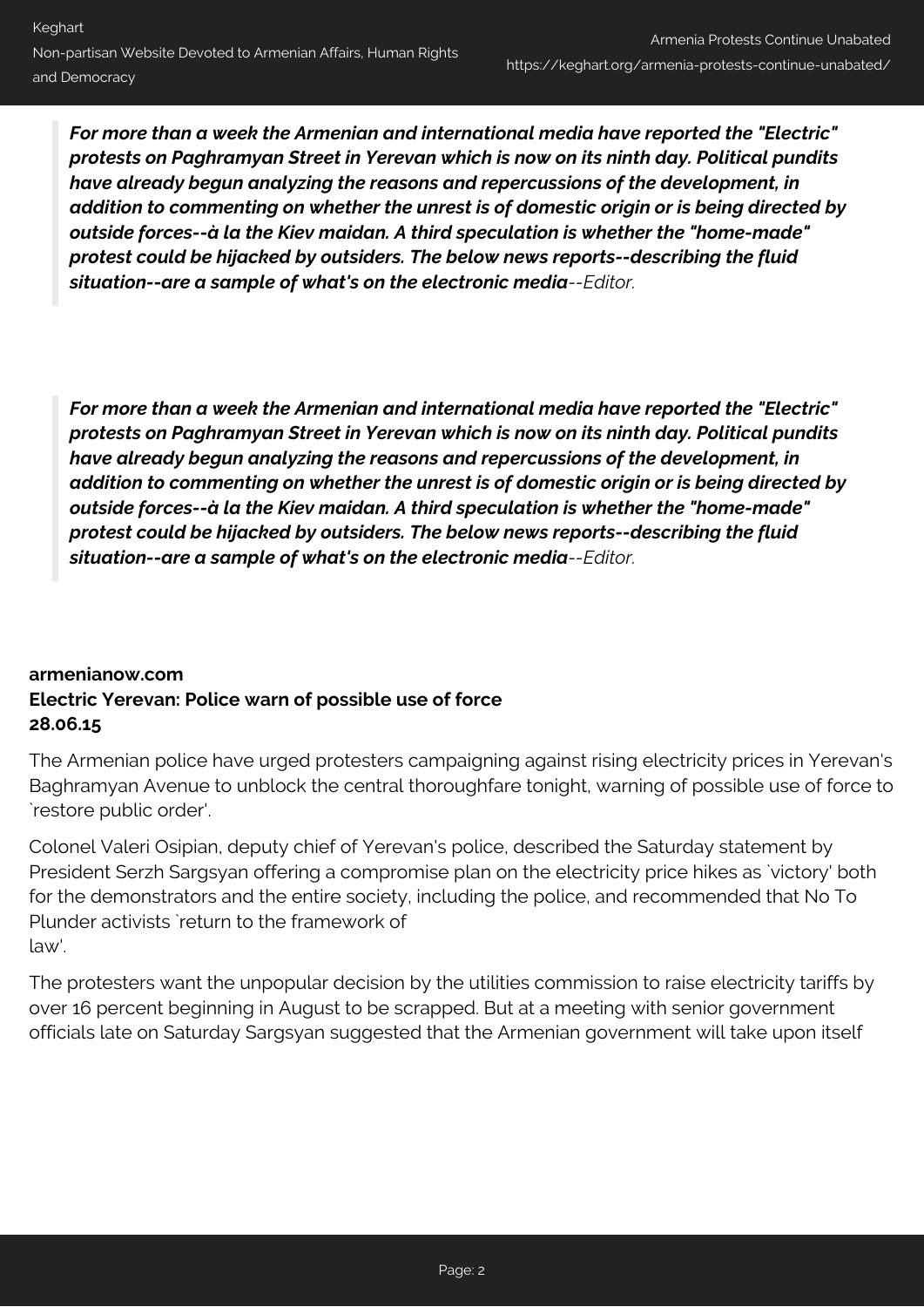conclusion of an international audit of the Russian-owned Electric Networks of Armenia company.

Activists of the "No To Plunder" pressure group who have been holding protests in Yerevan since June 19 did not react immediately to the announcement, calling for `nationwide mobilization' on Sunday to determine their attitude towards the government plan and decide on further actions.

Talking to media hours before the rally, Colonel Osipyan said: `Within the framework of the law the police will use means to restore public order in Baghramian Avenue. The offenders will be punished.'

The police already used force against demonstrators on June 23, but the heavy-handed reaction then only angered people and they turned out in even larger numbers to get barricaded in Baghramian Avenue later that night.

The police have not used strong-arm methods since then, but have kept reminding the protesters that while peaceful their rallies violate Armenia's law on freedom of assembly.

### **Deutsche Welle, Germany June 27 2015 Armenia President Serzh Sargsyan suspends energy price hikes in face of demos**

The president of Armenia has announced a delay in electricity price rises in an effort to end days of street protests over the hikes. Demonstrators are to decide what to do on Sunday evening.

President Serzh Sargsyan said that the government would temporarily "bear the burden" of the higher rates pending an audit of the Russian-owned power company on "how justified the tariff raise is and what its consequences would be for the country's economy."

"Annulling the tariff raise is extremely dangerous," Sargsyan told a cabinet meeting, warning that "if an audit confirms that the tariff raise is justified, consumers will start paying according to a new price."

Sargsyan said the money would come from the security budget.

Armenia's power distribution company is owned by the Russian state-controlled holding Inter RAO. It had said the rise was needed due to the devaluation of Armenia's currency, the dram.

Armenia is closely allied with Russia, which maintains a military base in the former Soviet territory. In January, Armenia joined the Russian-led Eurasian Economic Union.

On Friday night the president had held a meeting with Russian Transport Minister Maxim Sokolov, who co-chairs a Russian-Armenian economic commission. As a result of the talks with Sokolov, Russia agreed to loan Armenia \$200 million (179 million euros) to help modernize its military, according to Sargsyan's office.

Protesters on Saturday dismissed the president's announcement as inadequate and repeated their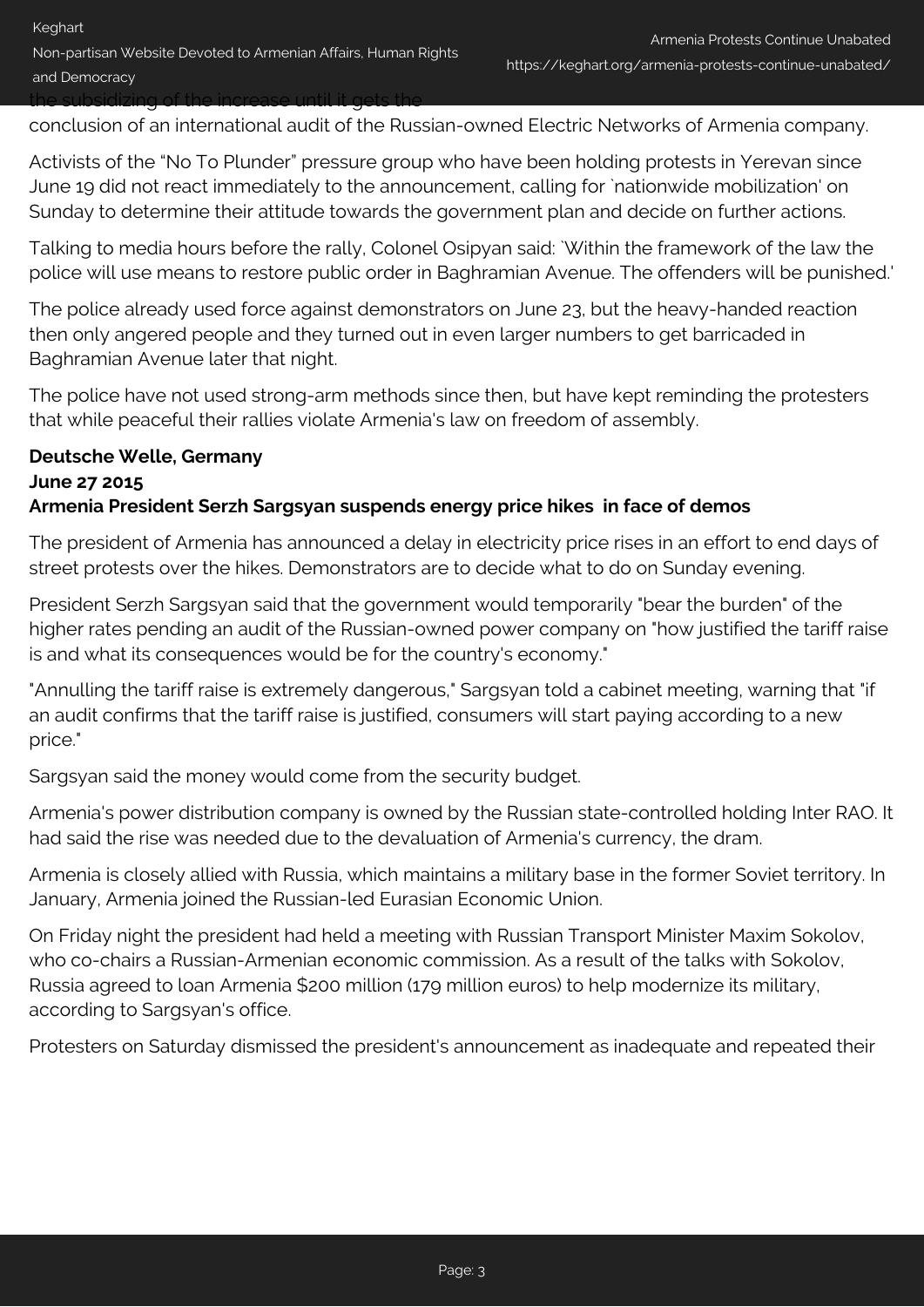Non-partisan Website Devoted to Armenian Affairs, Human Rights and Democracy

demands for the increase to be removed altogether. One of the activists, Baginak Shushanyan told

the crowd: "Our demand remains unchanged: the decision to raise electricity tariffs must be reversed."

For a ninth consecutive day on Saturday the demonstrators blocked traffic on the capital Yerevan's main avenue. Some 10,000 people rallied near the presidential palace chanting "we will win."

The announcement of 17-percent increases in electricity prices brought thousands of protesters out on to the capital's streets last Monday. Linked up by social media, they had intended to march on the presidential residence.

When the protesters were blocked by police, they sat down on the road and stayed there for the night. Riot police moved in early on Tuesday morning and used water cannon to disperse the demonstrators, arresting 240 people.

But by the evening more demonstrators had turned out. Police from then on stood by peacefully.

In the following days the protests took on a street party appearance with mainly young demonstrators dancing and singing national songs.

One third of the population of 3 million people in Armenia live below the poverty line.

# **The Times (London) June 26, 2015 Friday Russia says West behind revolution in Armenia by Nick Holdsworth**

Russian nationalists claimed yesterday that western governments were working behind the scenes to foment revolution in the pro-Moscow state of Armenia.

The charges follow heavy-handed police measures trying to halt seven days of popular protest about rising electricity prices.

Demonstrators in the capital Yerevan initially protested against a 16 per cent increase in the cost of electricity, supplied by a national monopoly owned by a Russian state company.

The protests spread amid anger at the country's wider economic problems. The number of demonstrators swelled after the perceived brutality of the police. Some protesters have been seen waving European Union flags and chanting pro-western slogans.

Russian politicians claimed that outside interests were stirring up trouble - a popular conspiracy theory in Moscow. One influential pundit warned that bloodshed was imminent.

Leonid Slutsky, chairman of Russia's parliamentary committee for Eurasian integration, said "foreign instructors" were helping the protest organisers.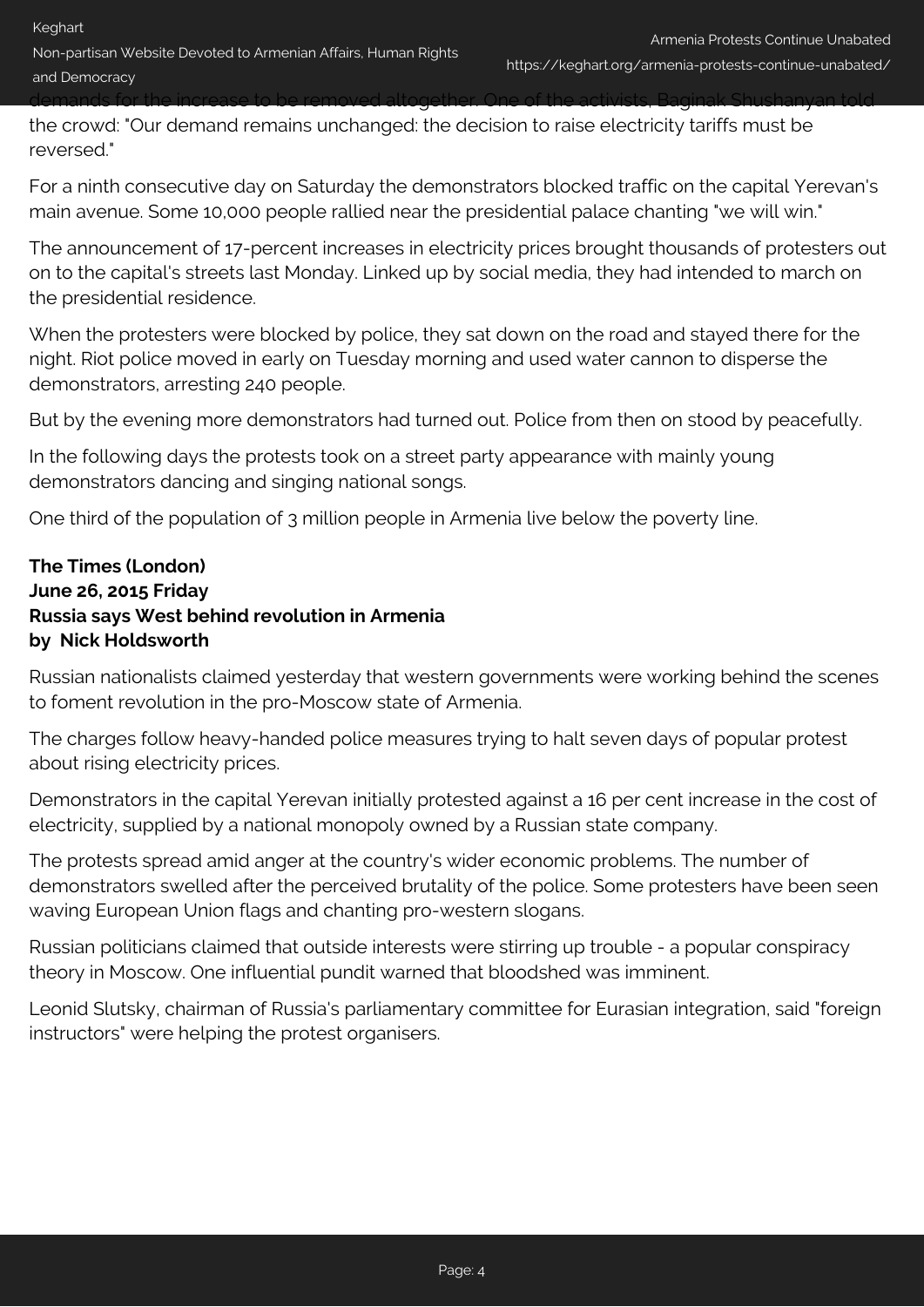Non-partisan Website Devoted to Armenian Affairs, Human Rights and Democracy

"Opposition leaders have called people to the street and unfortunately it is clear this can be traced

to foreign instructors," said Mr. Slutsky, a member of the ultra-nationalist Liberal Democratic Party of Russia.

Sergei Markov, a pro-Kremlin analyst, suggested that "the attack on Yerevan was expected". He said: "There are probably a lot of fighters from Ukraine and it is being directed from an external headquarters. The main aim of the organisers now is bloodshed."

However, those on the streets disagreed, claiming that their protests were simply about the economic crisis. "No one is controlling us from either West or East," said Yeghia Nersesian, 36, a photographer and protest organiser. "We will look after ourselves." There is no sign that the protesters, many of whom go to work during the day but return

at night to their barricades, are going to back down. They have defied a police response earlier this week including the use of water canon; 10,000 have joined the protests.

The Kremlin, which maintains a force of about 5,000 troops at two military bases in Armenia, has downplayed the protests. Moscow fears that Armenia is heading towards a Ukrainestyle breakdown.

### **EurasiaNet.org**

# **As Protests Continue In Yerevan, Russia Concedes To Armenia On Soldier Murder Case June 27, 2015**

#### **by Joshua Kucera**

Russia has agreed to let Armenian courts try a Russian soldier accused of murdering seven members of an Armenian family after deserting Russia's major military base in the country. The move is a major concession by Moscow, and comes as large-scale street protests in Yerevan against Armenia's Russian-owned electricity company have been gathering strength.

The soldier, Valery Permyakov, walked off Russia's 102nd military base in Gyumri on January 12, walked into the nearby home of the Avetsiyan family and opened fire; six died immediately and a seventh, a six-month-old baby, died later in the hospital. The case outraged Armenians and led to unprecedented protests against the base.

From the beginning, Armenia and Russia have disagreed about who should be able to try Permyakov: Armenia wanted him tried in Armenian courts, while Russia wanted him to be tried by a Russian military court, albeit on Armenian soil.

On June 26, Armenian President Serzh Sargsyan met with a Russian government delegation to discuss energy fees, the issue that sparked the Yerevan protests. But the scope of the discussions was apparently wider than that, and Sargsyan's office issued a surprise announcement after the meeting:

"At the meeting ... Sargsyan took the opportunity to express appreciation to the Russian law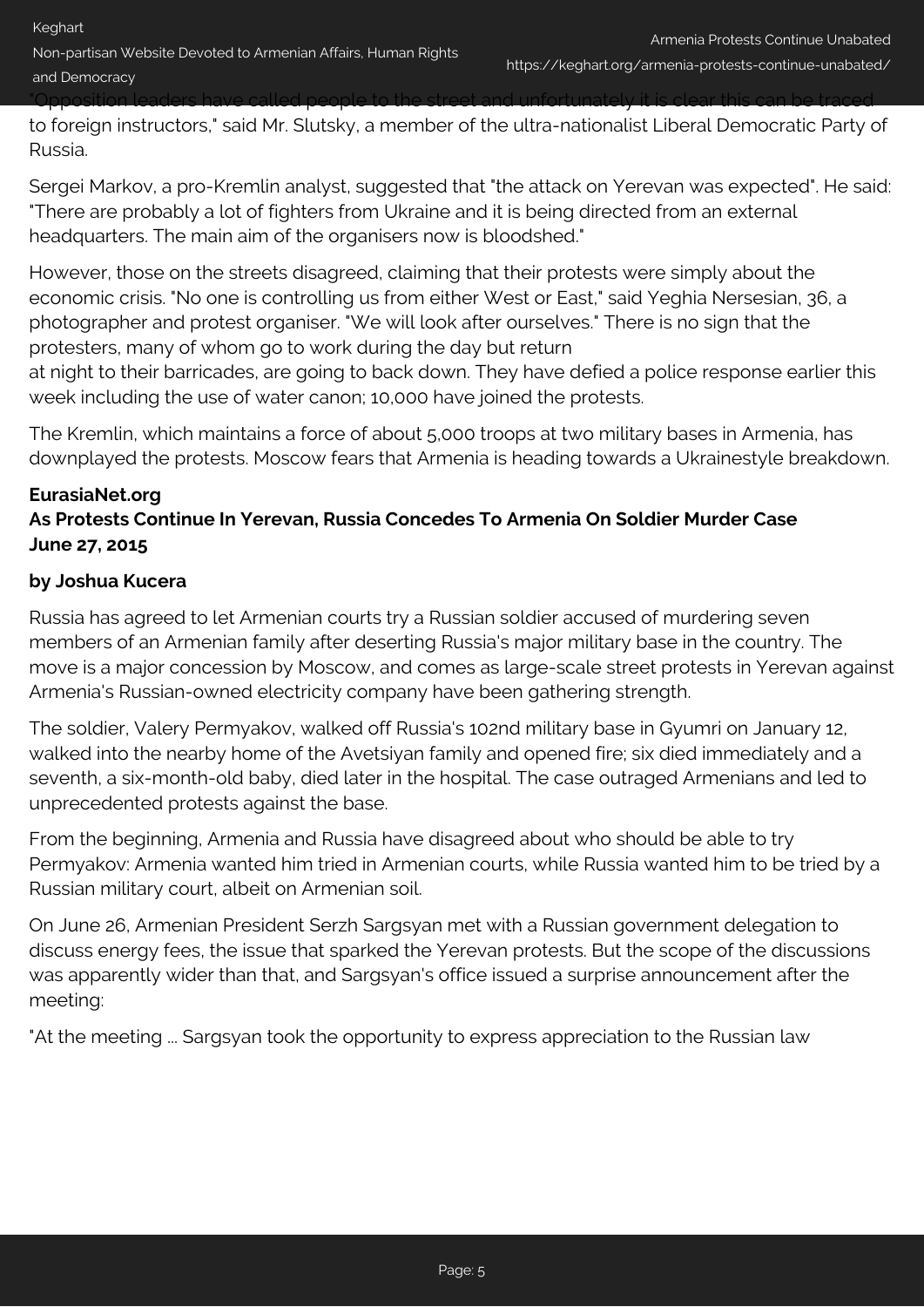enforcement organs, in particular to the prosecutor's office for effective cooperation with the

Armenian prosecutor's office on the investigation the inhuman crime in Gyumri in January," Sargsyan's office said in a statement, news agencies reported. "The decision about the transfer of the criminal case to the Investigative Committee of Armenia and the appropriate authorities in Armenia, reflects the spirit of partnership and brotherhood and fully corresponds with the position of the Armenian-Russian agreement on the status of the Russian military base in Armenia."

On top of that, Russia also apparently agreed to give Armenia \$200 million in credit for arms purchases.

Various Russian officials have been darkly warning that the protests in Armenia represent an anti-Russian, U.S.-backed "maidan," *a la* Ukraine, and advising Sargsyan to take a harsher stance against the protesters. But this move shows that Moscow also realizes it needs to try to assuage Armenian public opinion, which has been wounded not just by the electricity issue and the Permyakov case, but arms sales to its enemy, Azerbaijan. Will this concession be enough to tamp down the anti-Russian sentiment on the streets of Yerevan? Stay tuned.

# **Newsweek June 27 2015 Why Have Armenia's Youth Spent a Week Protesting? By Aleksandr Gorbachev and Lucy Westcott**

### **6/27/15**

### **What's happening in Armenia?**

Protests over planned hikes in electricity tariffs entered their seventh day on Thursday night in the Armenian capital of Yerevan. Police response to the protests, which began last Friday, has been violent: police batons and water cannons were used against peaceful protestors and more than 230 demonstrators and journalists were detained on Tuesday as marchers made their way to the president's residence in the capital, The Washington Post reports. According to officials, most of those detained have been released.

Controlled by a subsidiary of Russian company Inter RAO UES, Armenia's power grid, the Armenian Electricity Network, said last month it would raise electricity prices by up to 22 percent due to the devaluation of national currency. Protesters say the new energy prices, which are expected to come into effect on August 1, will be unaffordable. They also blame the increase on mismanagement and corruption within the Network, PRI reports.

`Spread the word, fill the streets and don't pay your electric bill,' shouted one organizer this week in Yerevan's Republic Square, recently the site of commemorations for the 100-year anniversary of the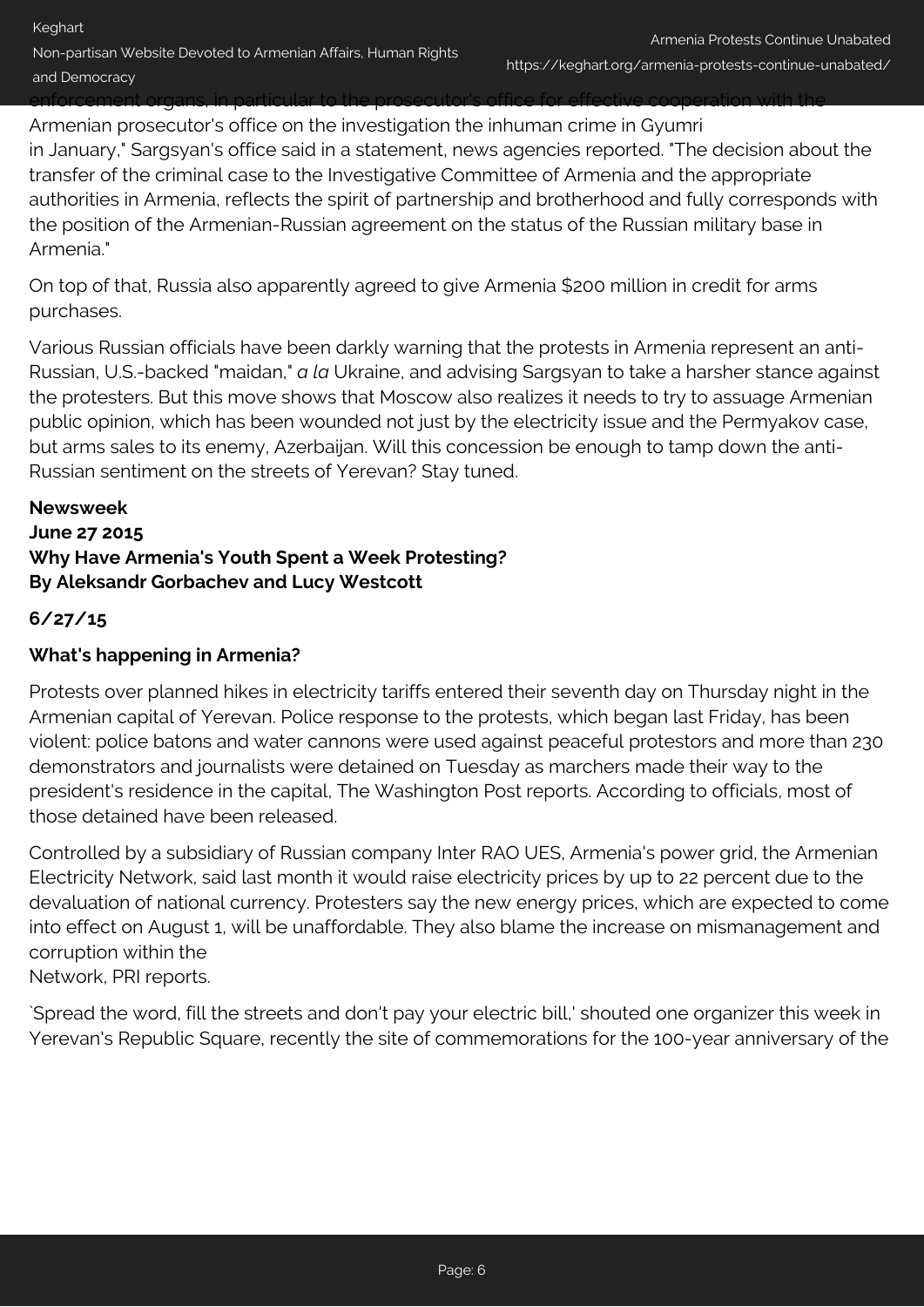Protesters have also been chanting: `We are the owners of our country.'

The protesters are mainly young people who organized through social media, with the hashtag #ElectricYerevan being used to share photos and information on Twitter. They waved both Armenian and European Union flags, The Wall Street Journal reports. The slogan `No to Plunder' has also been adopted by demonstrators, according to The Telegraph.

Armenia has seen its all-important Russian remittances drop by half this year. "Russian remittances contributed to 21 percent of Armenia's national income in 2013 and 11 percent in 2014", according to the World Bank' and is largely dependent on the Russian economy, has suffered the knock-on effects of Russia's economic strain. Russia's

recession over the past year was partly spurred by European Union sanctions related to its role in the ongoing conflict in Ukraine. Last December, the Russian parliament voted to allow Armenia to join the Eurasian Economic Union, an economic bloc that includes Russia, Belarus and Kazakhstan.

The U.S. Embassy in Yerevan in a statement released on Tuesday said it was `concerned about reports of excessive police use of force to disperse the crowd on the morning of June 23, as well as several reports of abuse while in police custody.' The European Union and the Organization for Security and Cooperation in Europe (OSCE) also expressed concern over police violence.

`Freedom of speech and assembly are fundamental rights in any democracy, and we were pleased to see both sides work in a manner that respected these rights and did not escalate tensions,' the U.S. Embassy added.

# **Why are the hikes so important?**

The 40% price rise initially requested by the Armenian energy monopoly, the Electric Works of Armenia, would make Armenia's electricity the most expensive among all the post-Soviet states. Even a 16% hike eventually approved by the government is a significant burden for a big part of the country's population. Moreover, this is the third hike in recent years.

Some Armenian bloggers and activists also brought corruption allegations against the Electric Works of Armenia and its CEO Evgeny Bibyn, who failed to show up to a special meeting of the Armenian Parliament that was organized to discuss the hikes. Even though there are various real reasons for raising the prices, many believe that the

executives of the Electric Works of Armenia spend money on expensive cars and luxury real estate. These allegations contributed to the protesters' outrage.

# **How is the Armenian government reacting?**

Reluctantly. On Tuesday, the Armenian President Serge Sargsyan announced that he is willing to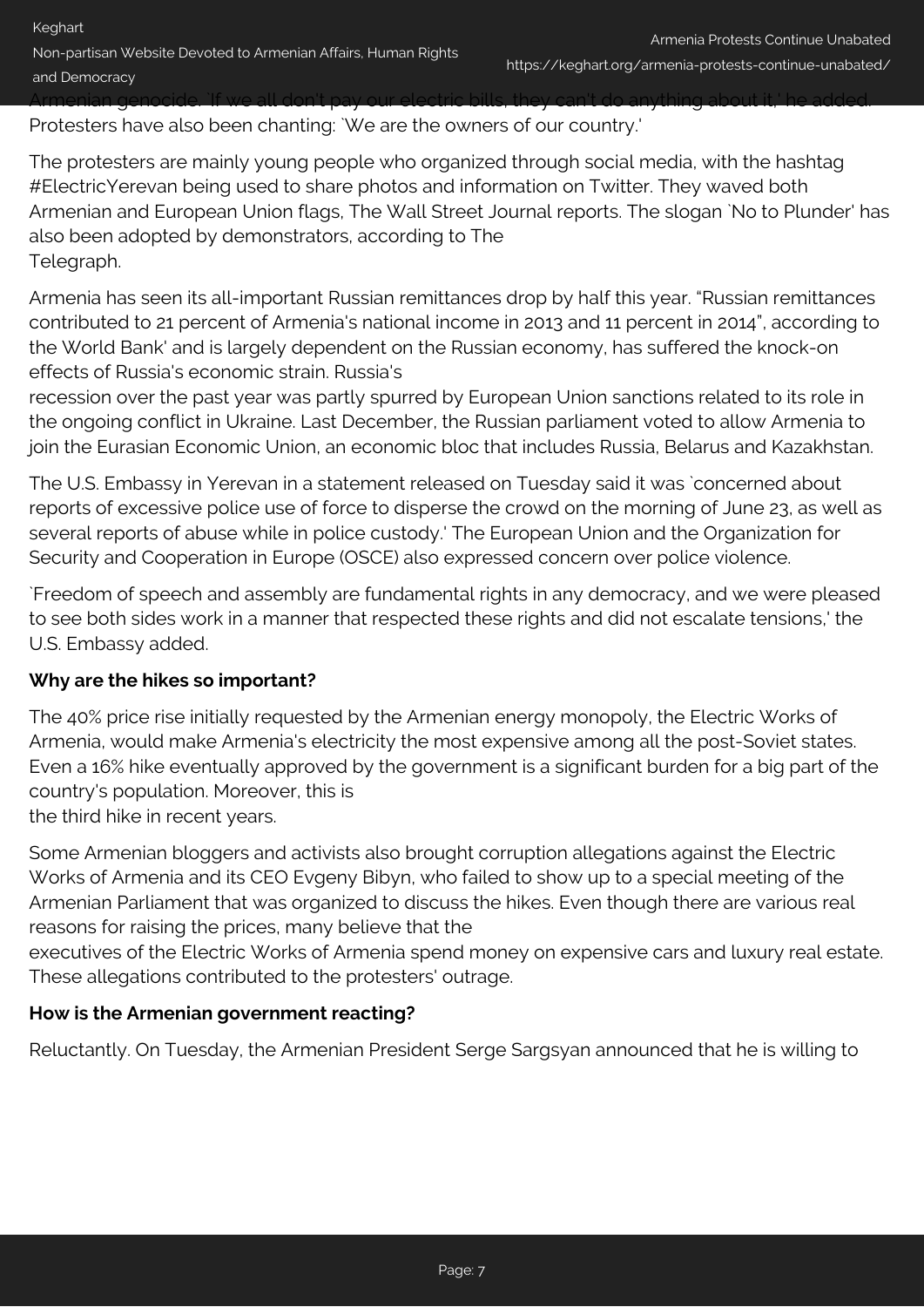the protesters demanded that Sargsyan should just cancel the decision to raise the electricity rates live on television.

Thursday, the country's prime minister, Ovik Abramyan, stated firmly that the decision won't be reversed. He noted that, according to his calculations, the impact of the hikes on an average Armenian family won't be that harsh, and also announced the government's decision to raise subsidies for poor families to help them pay their electricity bills.

# **Is Russia involved?**

To a certain extent. The company that asked the Armenian government to raise the electricity prices, the Electric Works of Armenia, is fully owned by a Russian company Inter RAO. Inter RAO's CEO is Igor Sechin, a former deputy prime minister in Vladimir Putin's government and, allegedly, one of the closest friends and allies of the current

Russian president. On Tuesday, a spokesperson for the company said to an Armenian reporter that the events in Yerevan `now have become politicized, and Inter RAO is into business, not politics.'

Russian officials and state media seem to be concerned about the events in Yerevan. The possibility of the protests in Armenia becoming another `color revolution' (a reference to revolutions in Ukraine and Georgia) is frequently mentioned in reports by the Russian state media. Konstantin Kosachev, a head of the international committee of

the Federation Council, the upper house of the Russian parliament, said on Thursday that `every color revolution began with something like that.'

`I wouldn't rule out a possibility that some foreign NGOs are behind this,' he added.

Another member of the same committee, Igor Morozov, was even blunter. `Armenia is close to a coup d'etat, and it's going to happen if the Armenian President Serge Sargsyan doesn't draw any lessons from the Ukrainian Maidan,' he said. `The American embassy is actively involved in the events in Yerevan.'

Putin's spokesman Dmitry Peskov, however, has been less candid. On Tuesday, he said that Russia is `closely monitoring' the events in Armenia and hopes that the situation will be resolved soon.

### **Is it really similar to Maidan?**

So far, only in a way that all the street protests are similar. No political demands have been made so far except for the rates reduction and, despite all the support from Ukrainian bloggers and being labeled `Electric Maidan' by some media outlets, some of the Armenian activists have openly stated that to compare what's happening in Armenia to Maidan is wrong. `It is against price hike, not ANY foreign state,' one of the Armenian bloggers wrote on Twitter.

### **How can it be resolved?**